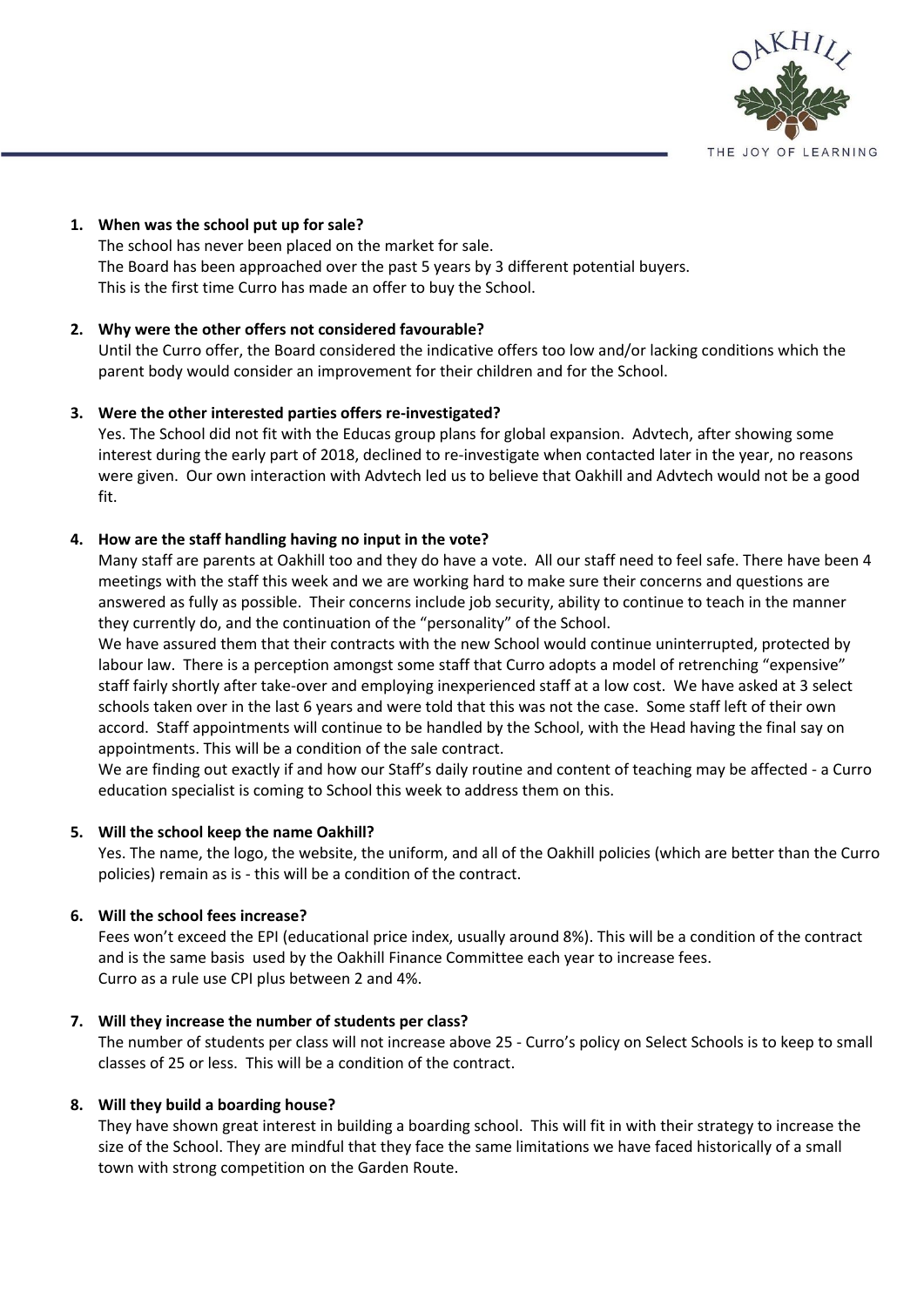

## **9. Will there be special levies to the parents to build a boarding house?**

No. The owner of the School is responsible for financing capital projects. Parents will no longer own the school, Curro will. Our research shows that no building levies have been raised by Curro at any Select Schools.

## **10. What will the model (management structure) look like and what influence would parents have?**

The existing management structure within the school will be the same.

The Board will fall away and a Parents Association will be formed. We would like to have a provision in the contract which allows the OSA to have a say in the appointment of the Head and other key appointments, and also to allow for some form of option or first-right of refusal in the event that Curro makes the decision to sell the School.

# **11. Who will manage Curro's compliance with the contract?**

There will be an interim phase-in period (about 1 year). We anticipate it will take about 2 years to wind up the business of the OSA after any sale. We have proposed that the OSA then remain in existence, governed by trustees appointed from the current Board, to ensure compliance with Curro's continuing obligations.

# **12. What is the Board's opinion of the offer?**

The Board was unanimous that this offer be brought to the parents for consideration, and their recommendation is that the offer should be accepted. The Board is of the vie w that this offer represents a unique opportunity to provide our children with superior facilities and overall school experience (not least of which is certainty of longevity) that the School would not be in a position to offer for at least another 10 years.

## **13. Would Jannie feel the same way if he had no children at the school?**

Jannie believes that this offer is the right thing for the future of the School, for all of its children.

## **14. Why is this necessary?**

The board believes that the School is facing a number of risks which it just isn't in a position to mitigate against should they materialise. These include emigration, growing competition from schools in George and Plett, a declining economy placing pressure on parents to afford private school fees and increases or special levies, and an inability for the School to provide new and improved facilities for existing students, and to attract new students.

Independence demands respect but comes at a price. That price has become too high. Very few independent private schools without a large endowment or access to a large alumni are able to survive in the current economy, and Oakhill is one of those schools under threat. Debt is the current school 'owner'.

## **15. Will the uniform change? Blazers? And will there now be a tablet fee?**

The uniform remains the same. We will include a provision in the contract for this but the Select School model is designed to retain the look and feel of the school acquired.

Curro has shown great interest in our use of google classrooms - we are confirming with them that we may continue to use it. They are delighted to interact with such a high functioning school. We can negotiate from a point of strength. The college pupils already have to purchase their own tablets - there should be no change to the current tablet policy including payment, we will confirm this.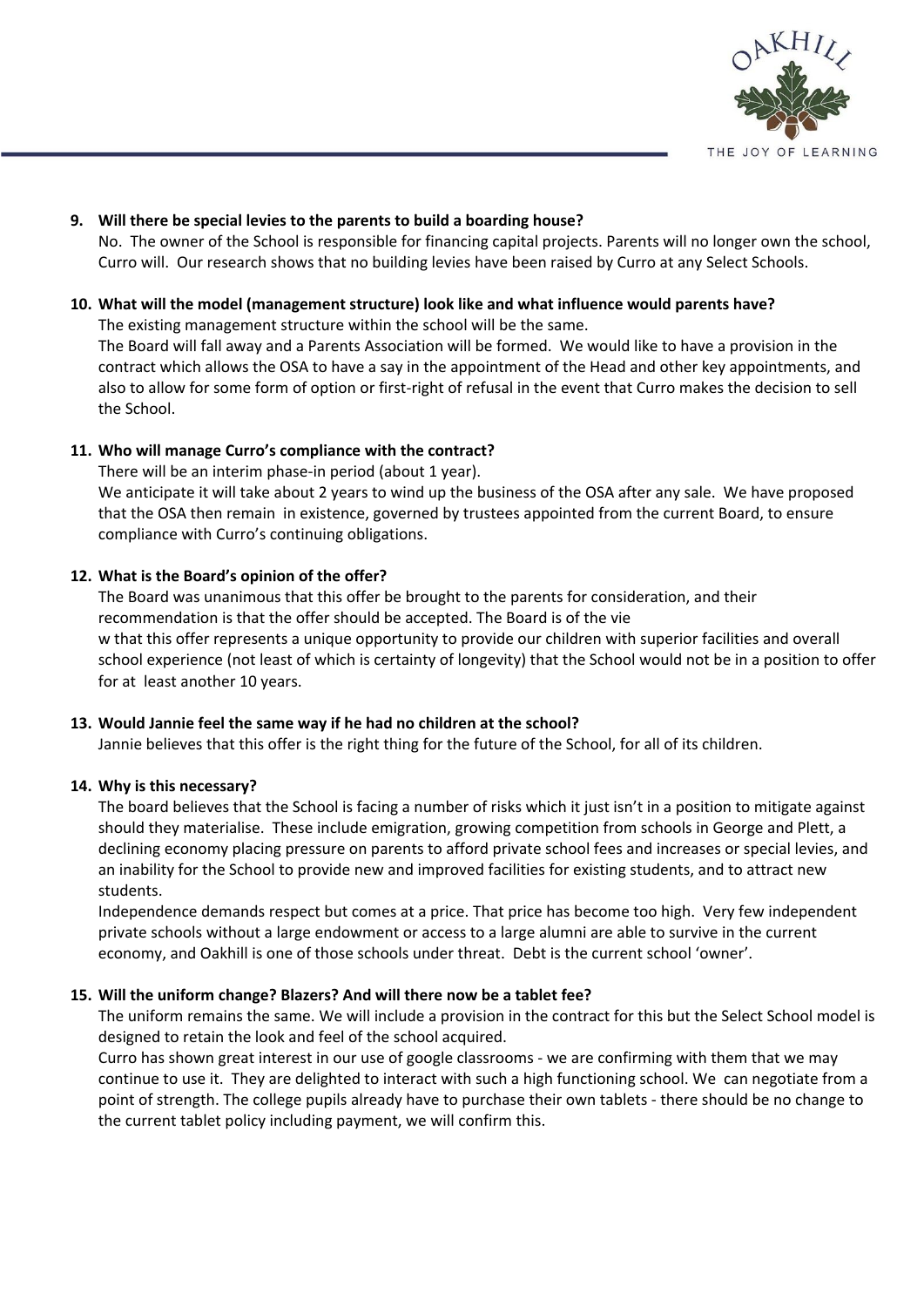

#### **16. How was the amount Curro have offered negotiated?**

The Board's focus was on how to maximise value for the entire Oakhill family, given the challenge of the non-profit organisational structure. The Board believes that the combination of the full payment of the debt, the immediate commitment to build significant infrastructure plus the commitment to bursaries represents the best value based on the NPO structure.

### **17. What is the time period for implementation should the offer be accepted?**

Depending on the contracting process, Curro could take over from as early as 1 September 2019.

### **18. Who will recruit staff?**

The process will continue as it currently does. Jannie has a budget and the school executive will interview potential candidates. There will be internal Curro advertising but there is no restriction on the School to only employ from the Curro group of applicants. Having access to the Curro group may well help Oakhill to find scarce skills but should these not be found within the Curro stable, the School is free to go to the open market.

### **19. How was the asset list created?**

Jannie drew up a wish-list from the various School departments. This was used by the planning committee which looked at the various sections and layers of the school, and the priorities for students, parents and staff. The current list is those items which we believe we would want as soon as we could afford them. Any other suggestions are welcomed.

### **20. The asset list is heavy on sport - what about art?**

There is no current need to expand the art department. Last year there were 7 matrics, this year 13. Should the art room move it will be for the demand for space for two classrooms, not because the current art room is not adequate.

#### **21. Is the school already sold? We fall under Curro on the website.**

The School has not been sold. Curro has made an offer to buy the School, and parents will vote on this on the 11th of June. After that the contract will be negotiated and the final sale contract requires both Oakhill and Curro board approval. As to the curro schools map search, the error was noticed by the pupils as well. The Google algorithm places the school in the search. If you do a similar search for AdvTech schools then Oakhill is also similarly identified.

#### **22. Has the product 'Oakhill' outpriced itself?**

We do not believe so. Oakhill provides a superior product which comes at a cost. There is demand for our offering and certain of the college grades now have waiting lists.

#### **23. Are other schools in the Curro group stable?**

We have had contact with other schools and research has shown that they are stable. Curro started as a need for middle class alternative to state schooling. Curro entered the niche market with Select Schools - there are currently 9 handpicked ones.

## 24. The title deed restriction on the campus property was for education - how is it possible to sell the land to a **business?**

The history of the land is as follows - the campus property was donated to Oakhill by the National Government. There was a restriction on the title deed which held that the land would revert to the Government (original donor of the land) if the land was not used for education. As of June 2016 this restriction has been removed, as it was detrimental to the School trying to use the land as security. It is still however zoned as educational. The land will continue to be used for educational purposes.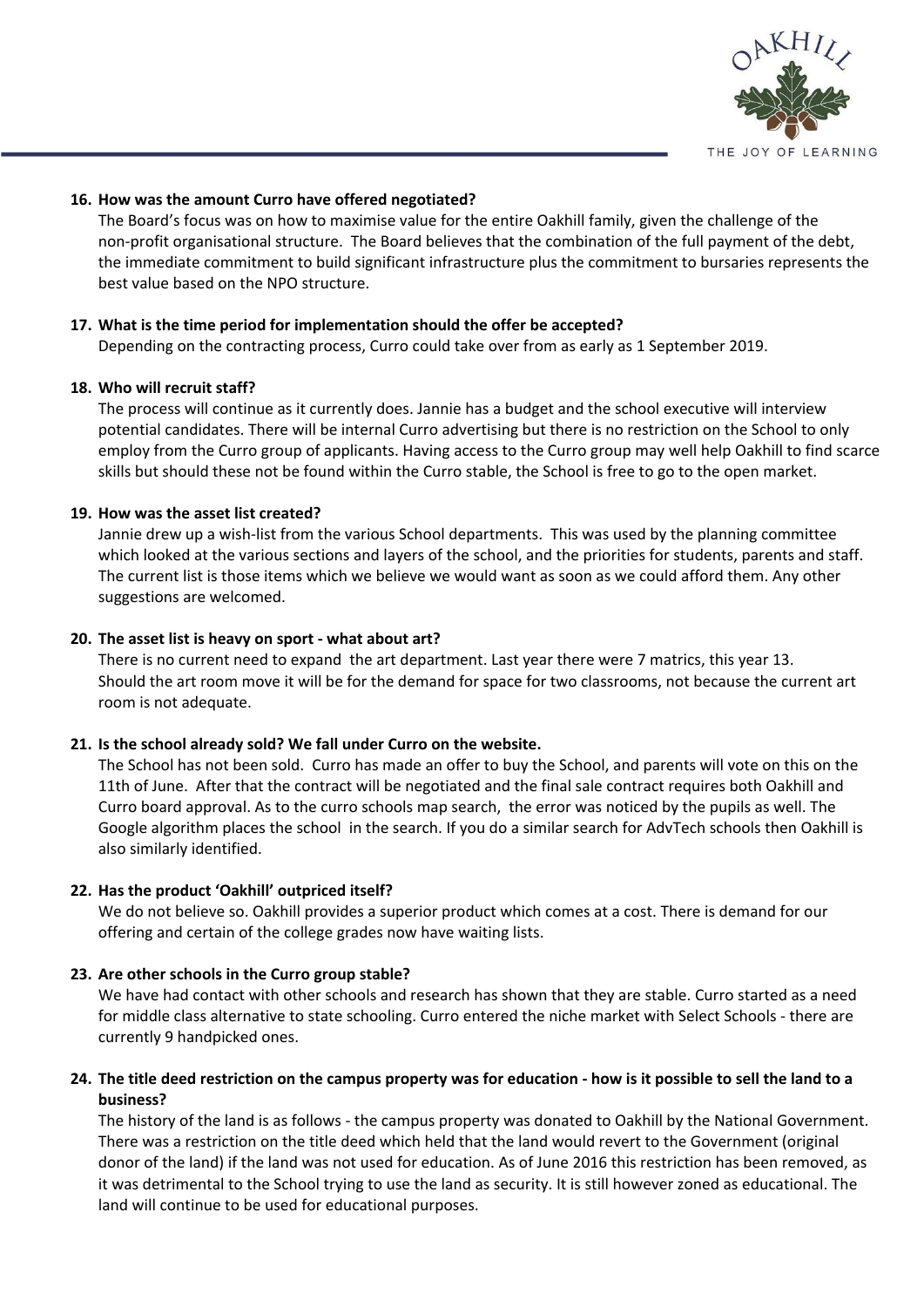

## **25. Of the 500 pupils currently at Oakhill, how many of them are full fee paying?**

There are 6-8 kids per year on partial scholarship - this amounts to some 2.5 scholar fees per annum which is carried by the school.

There are about 36 staff pupils whose fees are reduced at rates applicable as per policies in place at the time a teacher joins our staff.

## **26. Have all other fundraising and other avenues been explored?**

Parents have donated and lent money & debentures were raised. In addition we raise substantial funds through our festivals and events. These were started as fund raising events and are very successful. The size of the debt problem far outstrips our ability to close this gap via fundraising.

### **27. Has an alternative been considered such that the parents buy a part or all of the School?**

Parents as shareholders would need to buy the assets out of the debt-laden OSA should they wish to make any return on their investment (the same as Curro). Parents cannot own a percentage of the school as long as it is within the OSA.

### **28. What does Jannie think personally about the offer?**

We are currently trying to gain as much info as possible by contacting colleagues we know who work at Curro schools.

Oakhill is not 'limping' along and we are in a strong negotiating position and the school will be fine in the short/medium term.

Jannie mentioned what is on offer

Academic support which Oakhill can access should we need or require it

Facilities - Oakhill would like to grow and reach our dream. This deal allows that

This deal allows us to build diversity in the school. This is a glaring missing component in our school which needs to be addressed.

## 29. We are happy as an independent school, why would we even consider selling to Curro and becoming a **profit-centred school?**

We currently have R18m long term debt in addition to current liabilities and leases. This means we are unable to plan for any large capital projects or improvements, until earliest 2023 when these debts are settled. This deal allows us to immediately see a dramatic improvement in facilities and sports offerings, while retaining our unique ethos, identity, class sizes, etc which is what parents, teachers and students alike love about Oakhill. Any potential capital projects rely on student numbers increasing to around 550 so that the School can adequately fund them.

Over the last 5 years, student numbers have remained stable between 480 to 500.

We currently have approximately 70 students coming to Oakhill from Plett. Advtech has bought Greenwood Bay, and parents in Plett now have an alternative, well-funded private school to select as an alternative to Oakhill. We have already seen a decline in numbers in the prep school with parents choosing to send their children to Greenwood. We are heavily reliant on our Plett families to keep our numbers at a level which allows us to make our debt repayments – if we lost them to Greenwood or elsewhere we would have to review our school fees to maintain the same offering. With service protests recently, the road into Knysna became unsafe and this sort of risk increases the likelihood more parents may choose to keep their children at schools in Plett.

Glenwood in George was bought by Advtech and they are marketing the boarding school aggressively to persuade Knysna and Plett parents to consider Glenwood as a private boarding school option.

Selling to Curro offers Oakhill the opportunity to deal with this competition, to settle all of its debt, and build a number of facilities and effect a number of improvements and upgrades that Oakhill would not be able to afford for at least 10 years, while remaining uniquely Oakhill.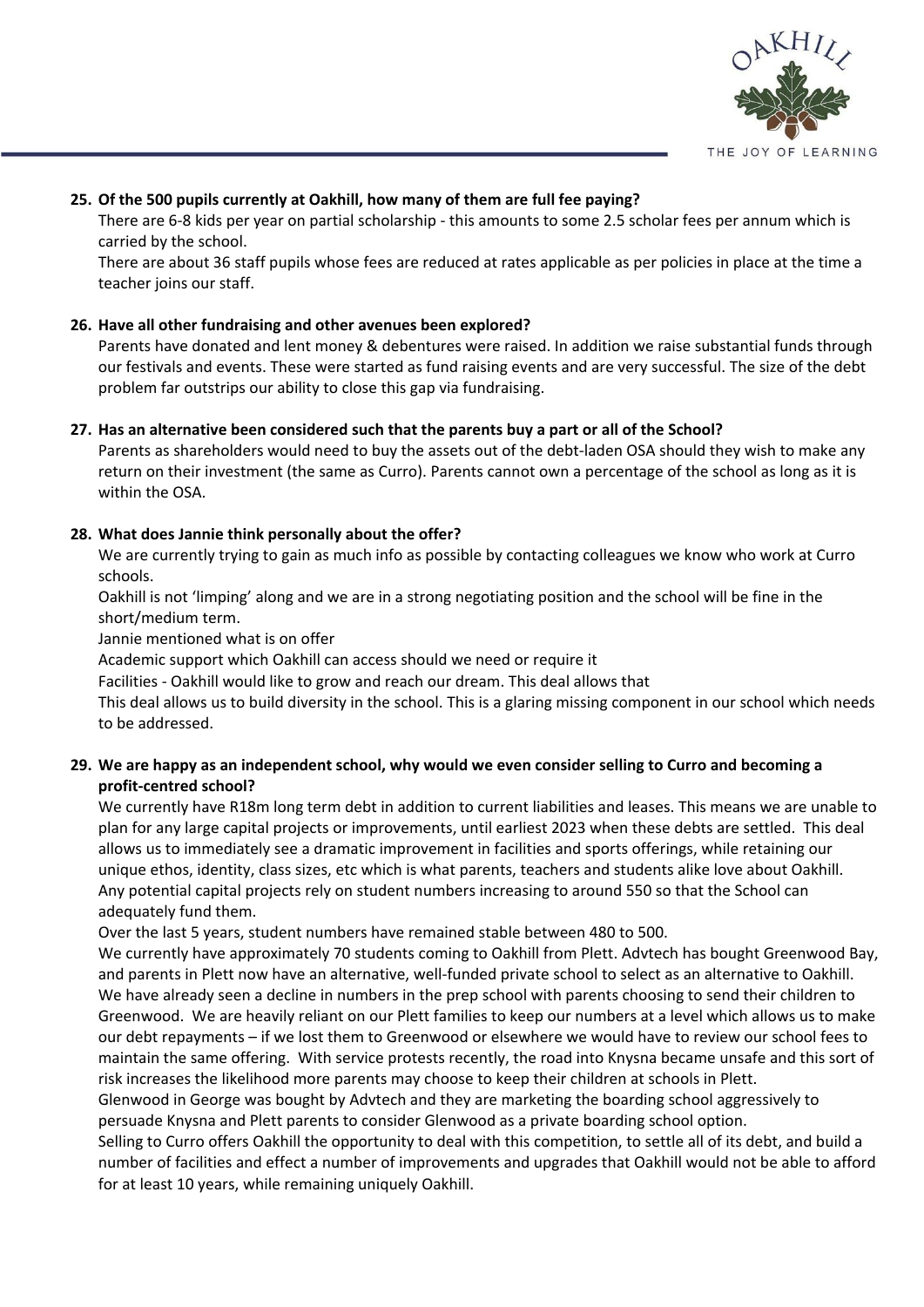

### **30. How do we know Curro will stick to their commitments?**

They are legally obliged to, firstly – they would be bound by legal contract, and if they renege, then we will be able to use contract law to sue them for performance.

It is in their own interest to do so – Curro is a listed company with a market cap of R18bn, this acquisition is a brand-building exercise for Curro, Oakhill represents a real feather in its cap as an elite school, to enhance and complement their portfolio of Select Schools (of which there are only currently 9).

As a listed company, lawsuits are public and unwelcome.

Curro needs the parents to be satisfied – parents vote with their feet, and if parents leave the School, Curro have paid for an underperforming asset, it is absolutely not in its interest to upset the parents.

Of course Curro may make changes in future, but they are highly unlikely to change a winning formula, and our research at another Select School recently acquired confirms that their model is to allow the Select School to continue to operate in the way in which it did prior to acquisition, to attract and keep parents.

### **31. How do we know that the price offered is the best price?**

Over the past 5 years, the Board has been in discussions with various interested parties and received a clear indication of true value.

This offer represents the current top price on offer in the market and more importantly is part of a package deal which buys the School relative independence while still obtaining maximum value for the new School going forward.

This offer is also fairly comparative to what AdvTech paid for Glenwood.

### **32. How will the purchase considerations be applied?**

The capital projects as identified will be delivered by the end of 2021.

R32M to settle debts, expenses and liabilities of the OSA.

The OSC will need to be wound up.

All OSA taxes will need to be paid, aside from income tax from which it is exempt.

A wind up of the previous OSA business will be audited by Mazars.

The OSA will continue to incur minimal expenses for as long as it needs to be kept active to ensure compliance with the sale agreement.

Following the signature of the sale agreement, the current board will be reconstituted in order to execute on the sale agreement and attend to the winding up of the OSA.

## **33. What happens to all debtors and liabilities?**

Debts owed to the OSA on the date on which the School is transferred to Curro, will remain with the OSA for collection and Liabilities will need to be settled by the OSA.

This deal allows the OSA to pay off all of the School's liabilities from the sale price and provides certainty to parents that no future additional fees will need to be raised as debt payments become due.

The School's assets, contracts with teachers and every part that is involved in the day to day running of the School is transferred to a new company, owned by a shareholder with a strong balance sheet and 20 years of experience in school development and management.

#### **34. How will we retain all our staff?**

All staff are retained by Curro on at least the same terms as currently in place.

Curro is very aware that we value our staff and want them to continue in the School and they have agreed to work with us to ensure that we strive to retain all staff.

Our staff will now have access to the Curro teacher training programmes and vast body of educational research.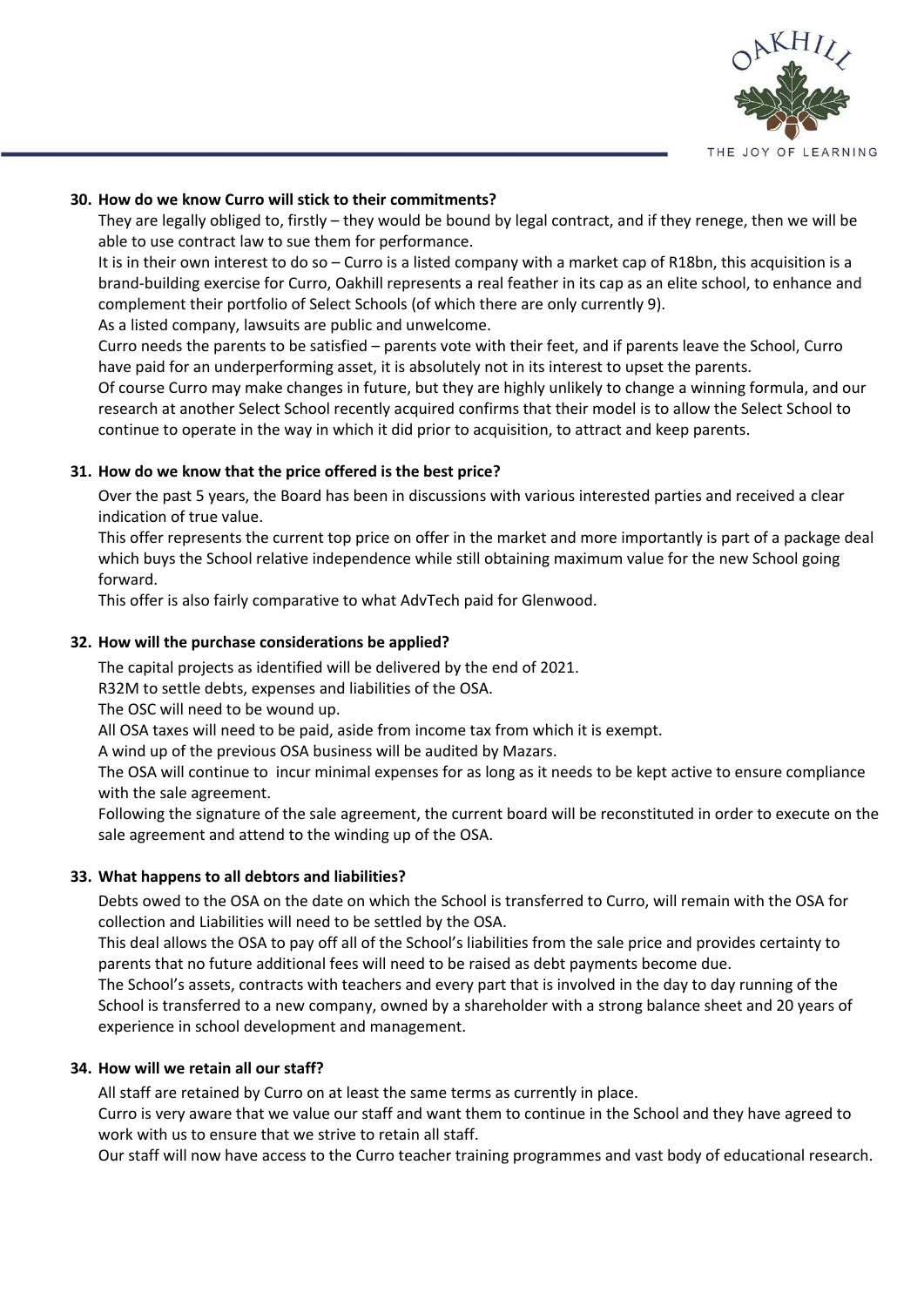

#### **35. What changes will our children see?**

New and improved sports, cultural and academic facilities. Increased numbers over time with talent and diversity from the scholarship and bursary programmes Other than that all things should stay the same from their perspective.

## **36. What changes will we as parents see?**

New and improved sports, cultural and academic facilities. Increased numbers over time with talent and diversity from the scholarship and bursary programmes. A parent committee to interact with the School.

### **37. Surely Curro need to increase profits to cover their purchase price?**

Curro has been able to raise shareholder capital for acquisitions at a relatively low cost. This means the amount it needs to make for a return on capital is lower than you might think. Curro is acutely aware that they need to compete in the market and that unless their fees are fair for what is available in the market they will loose students.

Oakhill without its debt would make around R2m per year in profit to apply to new capital or service new debt. This gives an indication of how long it would take to build R30m facilities.

With improved facilities, we should attract more students which means the profit increases, and that is how Curro, as a commercial organisation, makes profits for its shareholders i.e volume with fixed overheads. Curro is in the business of providing private school education - their customers are parents, they need to balance the needs and satisfaction of their customers with their requirement to be profitable for shareholders. It is a constant balance.

## **38. How will increases for uniforms and books be dealt with?**

Curro would like to ensure that the cost of schooling is made as affordable as possible to retain students This includes the provision of uniforms and books to the extent they are under the control of the school. In addition we will negotiate to ensure a maximum fixed increase on these items (similar to on fees) in the sale agreement.

## **39. Will there be an impact of VAT on tours, trips, etc?**

When parents are part of a group whose children are attending a tour, they become a casual syndicate. Tour operators and service providers charge VAT to the group as a whole, and parents pay their respective portion of total cost.

This situation would be the same should the school be sold or not sold so the sale would make no difference to the VAT implications.

#### **40. How will decisions be made on what sports and subjects will be offered or discontinued?**

Exactly as they are made now, only with a greater variety possible in future with improved facilities and expanded student numbers

Decisions will no longer need to be considered based on the financial cost to the school as a major consideration.

## 41. How can we be sure the projects on the list will be built and what the quality will be?

Curro is bound by contract and should it fail to do so, we ensure compliance through appropriate legal action. All Curro schools visited have high quality buildings and ours will be built based on designs agreed by the parties and attached to the sale agreement.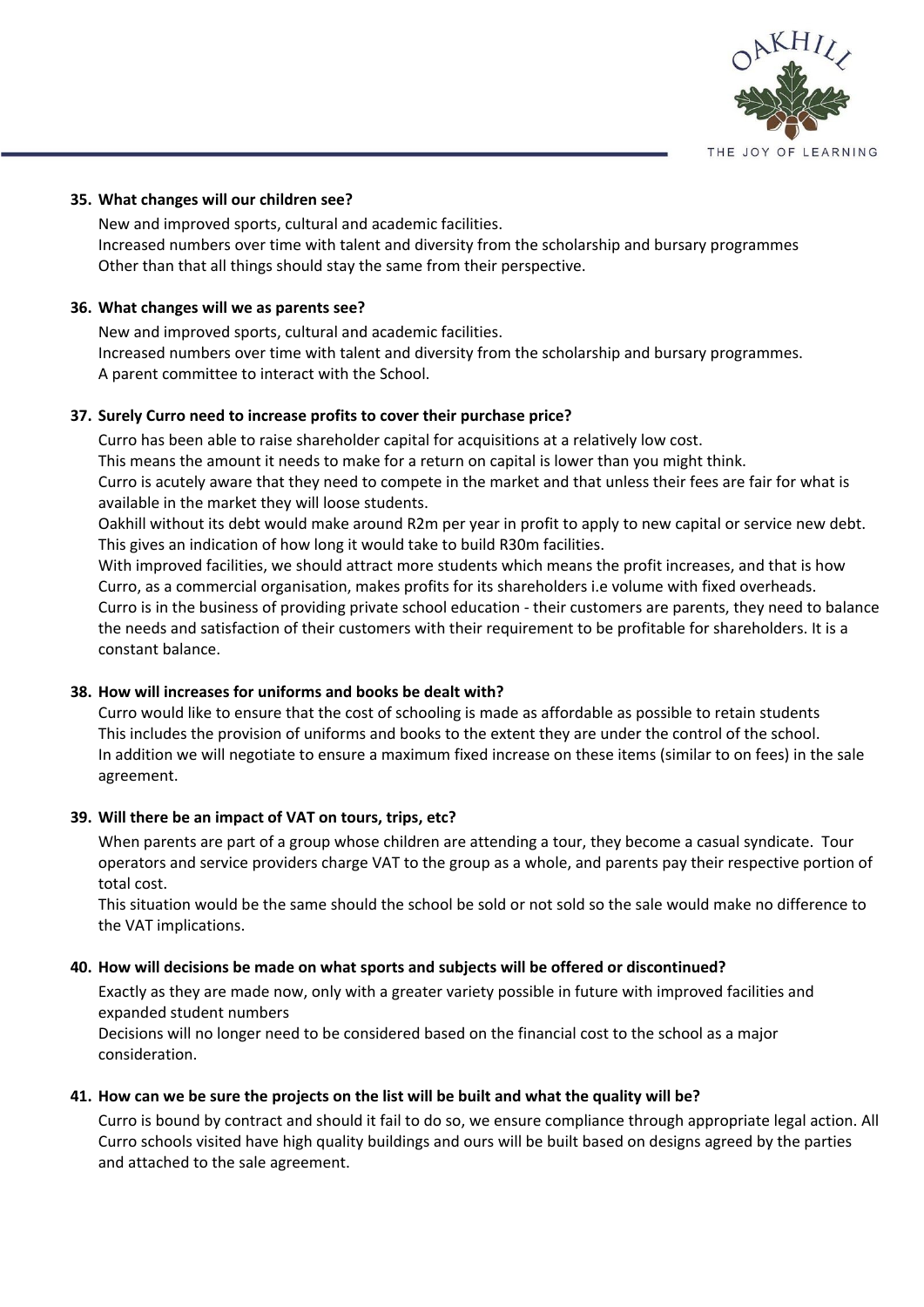

### **42. What happens if the projects are more expensive than the budgeted amounts?**

Curro will be bound to deliver the list of facilities to the designs as agreed by the parties and appended to the sale agreement. Any variance on the costing is for Curro's account.

### **43. How will the entire project-building process be managed?**

Detailed design plans will be agreed between the parties and attached to the sale agreement. Curro has a full department which is tasked with building facilities at its schools and this department will be responsible to deliver according to the agreed design plans.

The board of the OSA will ensure compliance to both design and timetable, as agreed in the sale agreement.

#### **44. What will Curro improve?**

Immediate debt relief.

Immediate vast improvements in infrastructure.

Financial backing to enable quicker execution of future projects.

Ability to tap into Curro array of educational methods, tools and excellent resources and support. The ability to undertake new capital projects based on need rather than when they can be financially afforded Contribution to bursaries to ensure consistent improvement in the School's diversity.

#### **45. How will we improve the diversity of the school?**

With the R30m for bursaries, we will be in a position to award a number of bursaries to talented children in the Knysna area who fit the Oakhill profile.

In addition, Curro has agreed to fund a further 6 bursaries and is committed to improving diversity at the School.

#### **46. How will bursaries be awarded?**

The current process to identify and select prospective candidates will continue. It is intended that the proposed candidate list will be presented to the trustees of the OSA. They will provide final approval for the bursaries to be offered and they will continue to review the performance of students.

#### **47. Will Curro build a boarding house and/or move the School to the OSC?**

As discussed at the meeting regarding the boarding facility this is required to ensure sustainable growth for the school into the future. Both York and Glenwood keep extending their boarding facilities and this supports the view. Given that students can be added for a low additional fixed cost it is undoubtedly a really good investment to build a boarding facility

As growth is maintained it would be sensible to expand the school by moving it over time to the OSC grounds. This has always been our long term plan and we have been and will continue to be hindered in going this by capital constraints.

Curro has shown great interest in the OSC and its potential for a boarding school.

#### **48. Will our policies and rules change?**

No. Curro has agreed that Oakhill retains its policies and rules.

We will only be required to change policies or procedures which do not meet at least the minimum of the Curro standards. A review of a selected number of ours shows that we exceed their minimum standard by a fair margin.

Where Curro policies are an improvement on our policies and we wish to change ours for the improvement we are of course free to do so.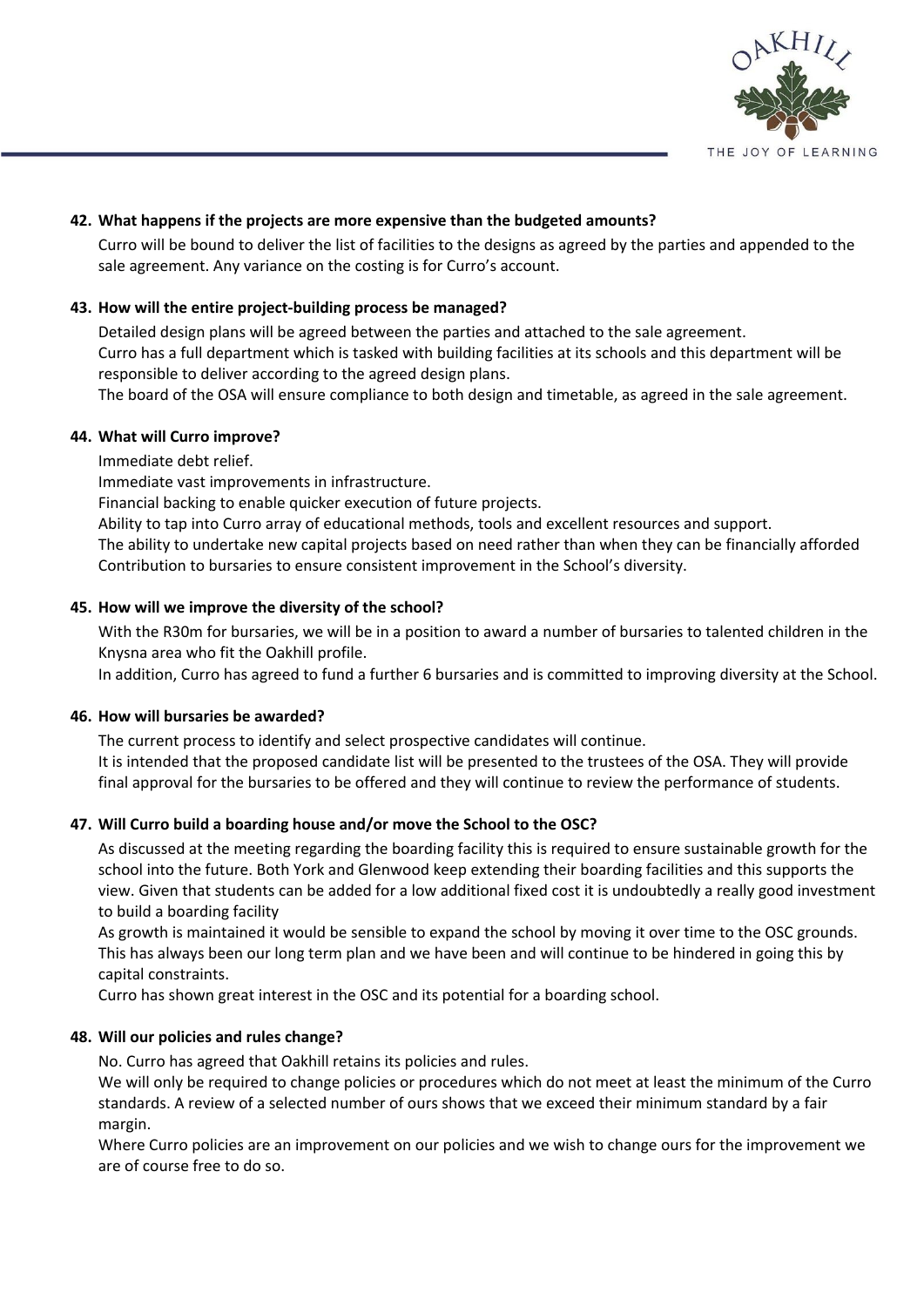

## **49. How will school fee plans, payment and financial considerations be affected?**

The board does not expect there to be any negative changes to these. The board will advise Curro on the projects we have been working on such as to reduce the big step-up of fees in the junior grades and to achieve a more balanced fee increase over the life of a student and the fee at pre-school level. We believe that without debt pressure on the school that Curro will have the ability and long term financial stability to action plans such as these.

## **50. What will happen to the Board?**

The constitution will need to be changed as the business of the OSA will no longer be to run a school. In addition the management structure of the Board will also need to change. The parents have been asked to give approval for the Board to make these changes to the Constitution and this must then be done by unanimous approval of all Board members. This will allow for the the winding up of the current business and ensuring compliance with the sale agreement going forward.

## **51. How will we be kept up to date after the sale?**

The School will keep parents abreast of building plans, timelines and any changes to the proposed facilities list.

### **52. Who is Curro?**

Curro is a public company, listed on the JSE, operating as a provider of independent schools in South Africa. Their mission is to make independent quality schooling accessible to more learners in South Africa. They are focused on 21st century learning, with a strong emphasis on maths, science and technology. They are better known for their self-built schools, including the Meridien model which offers affordable independent education to middle class families.

They are less well-known for their Select School portfolio.

## **53. Isn't Curro a very Christian lower-middle income school provider?**

While Curro started out as a self build lower income school providers they have evolved into a leading provider of education with a number of different models. These include own built, Castle schools, Meridian, Select schools, Curro Academy, etc. Each group has a specific niche and offering to address all aspects of the market. They emphasise Christian values as important in all of their schools. They do not prescribe any religion for adoption at Select Schools which are encouraged to remain as they are.

#### **54. What is a select school?**

CURRO SELECT SCHOOLS are schools that have been acquired by Curro as opposed to having been self-built. They are chosen by Curro for their unique ethos and identity, and potential for growth, subject always to the class size limitation that suits the school and its immediate environment.

Although owned and managed by Curro Holdings, these schools retain their original well-established identities and ethos.

Select Schools accommodate learners from age three months to Grade 12, at the end of which the IEB (Independent Examinations Board) is written. The medium of instruction and learning must be English, and the school must offer superior facilities, a rich heritage, sound academic and extramural results.